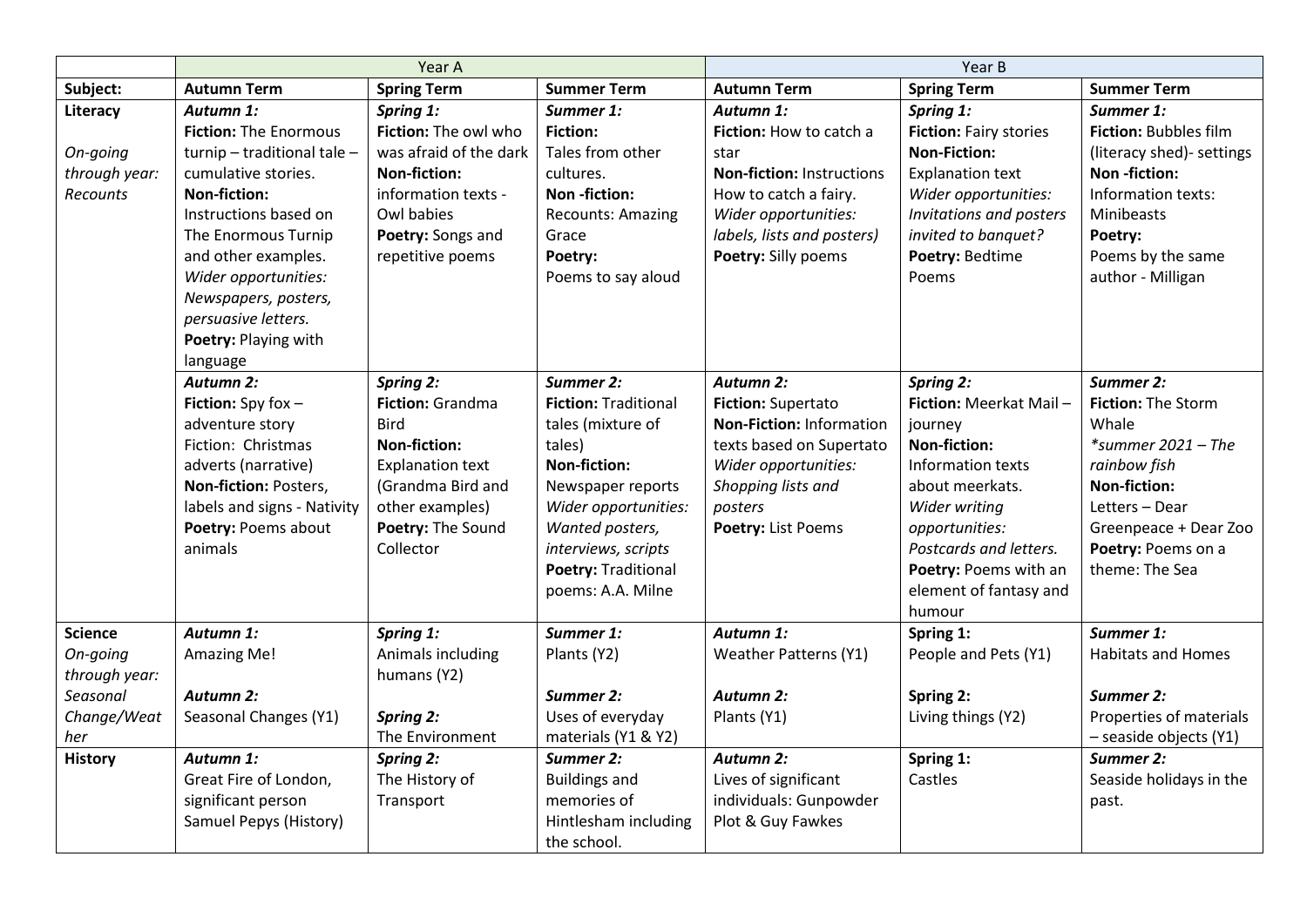|                |                          |                      |                           | Events beyond living         |                         | Lives of significant    |
|----------------|--------------------------|----------------------|---------------------------|------------------------------|-------------------------|-------------------------|
|                |                          |                      |                           | memory: Remembrance          |                         | individuals: Grace      |
|                |                          |                      |                           |                              |                         | Darling                 |
| Geography      | <b>Autumn 2:</b>         | Spring 1:            | Summer 1:                 | Autumn 1:                    | <b>Spring 2:</b>        | Summer 1:               |
|                | Locational knowledge:    | Hot and cold planet: | Place                     | My world and me              | Safari                  | Locational knowledge:   |
|                | UK - London              | Antarctica           | knowledge/Field           |                              |                         | Oceans and seas inc.    |
|                |                          |                      | work/ Mapwork/            |                              |                         | Grace Darling.          |
|                |                          |                      | My local area.            |                              |                         |                         |
|                |                          |                      |                           |                              |                         | Human & physical        |
|                |                          |                      |                           |                              |                         | geography: Vocab:       |
|                |                          |                      |                           |                              |                         | eg. lighthouse, beach,  |
|                |                          |                      |                           |                              |                         | coast                   |
| R.E.           | Christianity:            | Christianity:        | Christianity:             | Judaism:                     | Islam:                  | Christianity:           |
|                | Why is belonging to God  | What did Jesus teach | How does celebrating      | Why do Jewish families       | Why do Muslims          | Why do Christians trust |
|                | and the church family    | Christians about God | Pentecost remind          | talk about repentance at     | believe peace and       | Jesus and follow him?   |
|                | important to Christians? | in his parable?      | Christians that God is    | new year?                    | obedience go            |                         |
|                |                          |                      | with them always?         |                              | together?               | Judaism:                |
|                | Judaism:                 | Christianity:        |                           | Christianity                 |                         | Why is the Torah such   |
|                | Why is learning to do    | Why do Christians    | Judaism:                  | Why was Jesus given the      | Christianity:           | a joy for the Jewish    |
|                | good deeds so important  | pray to God and      | How do Jewish             | name 'saviour'?              | What are the best       | community?              |
|                | to Jewish people?        | worship him?         | families say so many      |                              | symbols of Jesus' death |                         |
|                |                          |                      | prayers and               |                              | and resurrection at     |                         |
|                |                          |                      | blessings?                |                              | Easter?                 |                         |
| <b>PSHE</b>    | Autumn 1:                | Spring 1:            | Summer 1:                 | Autumn 1:                    | Spring 1:               | Summer 1:               |
|                | What makes a good        | How do we recognise  | What helps us grow        | How can we look after        | Who helps keep us       | What is the same and    |
|                | friend?                  | our feelings?        | and stay healthy?         | each other and the           | safe?                   | different about us?     |
|                |                          |                      |                           | world?                       |                         |                         |
|                | <b>Autumn 2:</b>         | Spring 2:            | Summer 2:                 |                              |                         |                         |
|                | Who is special to us?    | What helps us stay   | What jobs do people       | Autumn 2:                    | Spring 2:               | Summer 2:               |
|                |                          | safe?                | do?                       | What helps us stay           | What is bullying?       | What can we do with     |
|                | <b>Autumn 2:</b>         | <b>Spring 2:</b>     | Summer 2:                 | healthy?<br><b>Autumn 2:</b> | <b>Spring 2:</b>        | money?<br>Summer 2:     |
| Art            |                          |                      |                           |                              |                         |                         |
|                | Printmaking (Year 1)     | 3D (Year 2)          | Textiles (Year 1)         | Painting (Year 2)            | Drawing (Year 2)        | Collage (Year 1)        |
| <b>D&amp;T</b> | Autumn 1:                | Spring 1:            | Summer 1:                 | Autumn 1:                    | Spring 1:               | Summer 1:               |
|                | Textiles: Sewing         | Cooking and          | Levers, sliders,          | Cooking and nutrition:       | Textiles: Fabric        | Designing and creating  |
|                |                          | nutrition: Dips and  | wheels and axels:         | Sensational Salads.          | Bunting.                | a product: A Pirate's   |
|                |                          | <b>Dippers</b>       | <b>Moving Pictures,</b>   |                              |                         | Packed Lunch.           |
|                |                          |                      | <b>Traditional Tales.</b> |                              |                         |                         |